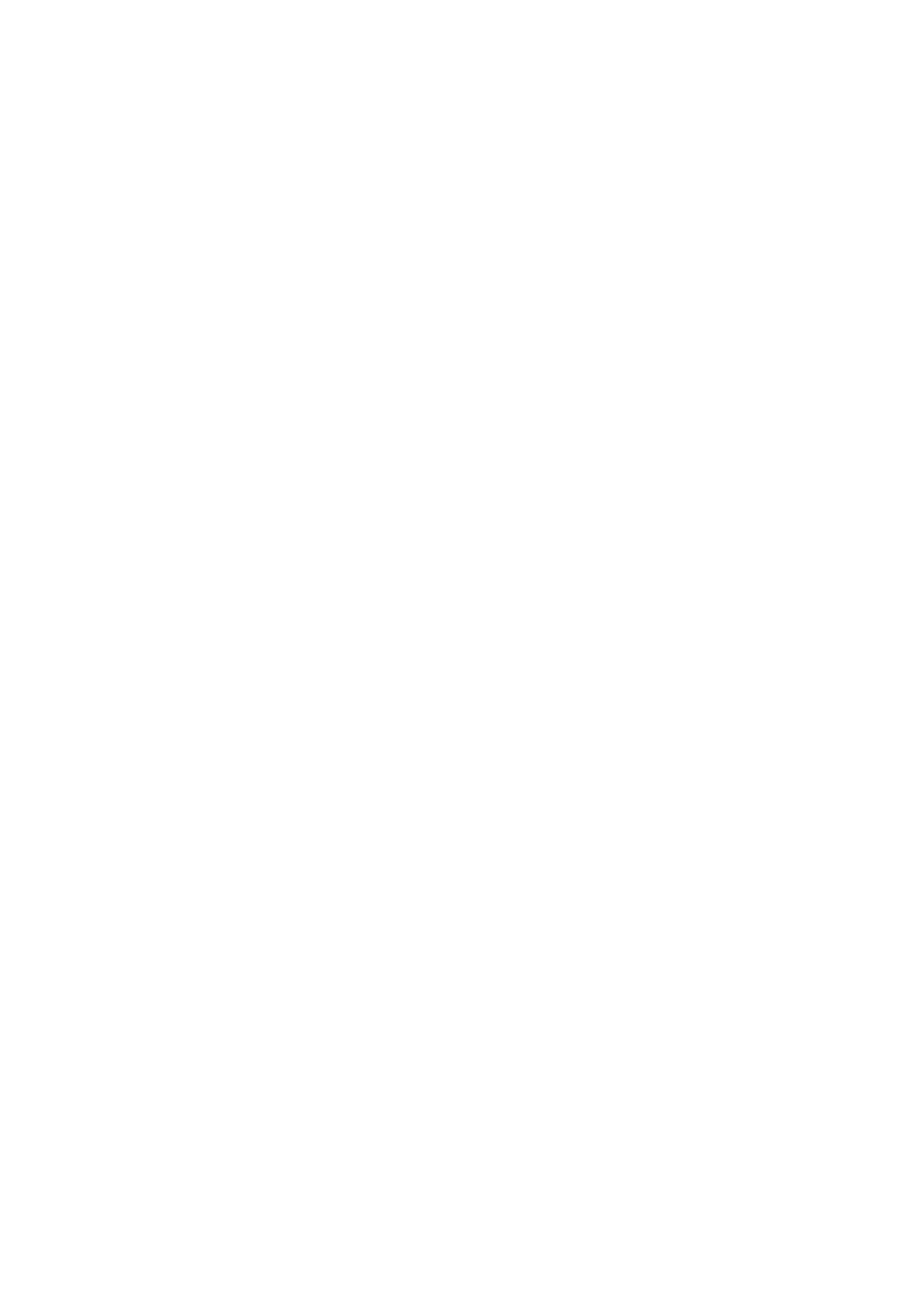#### **FAIR TRADING ACT 2010**

The following instruments are published under the *Fair Trading Act 2010* section 21



# **Consumer Goods (Portable Non-aerosol Fire Extinguishers) Safety Standard 2021**

I, Michael Sukkar, Assistant Treasurer, Minister for Housing and Minister for Homelessness, Social and Community Housing, make the following safety standard.

Dated 15 December 2021

Michael Sukkar Assistant Treasurer, Minister for Housing and Minister for Homelessness, Social and Community Housing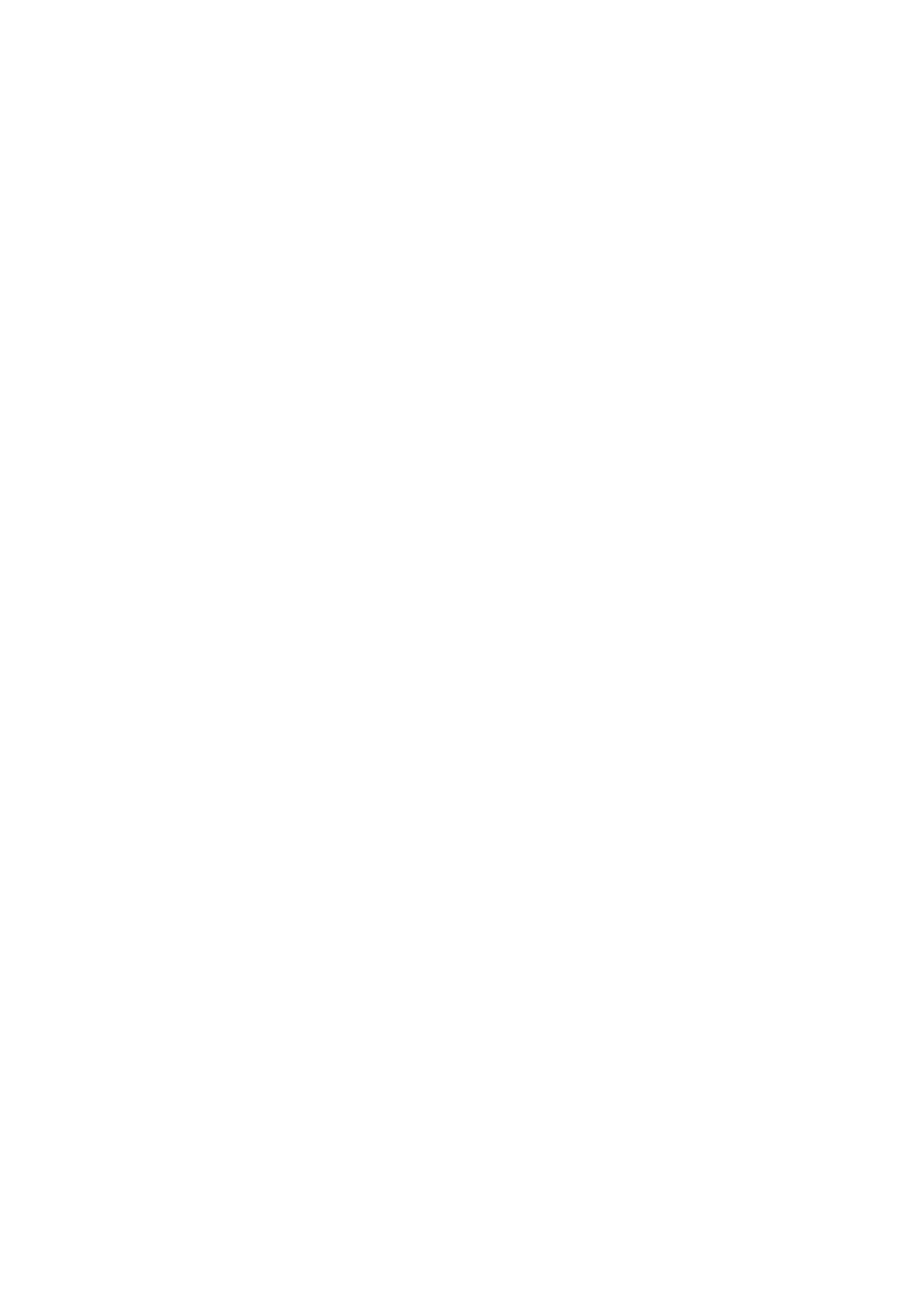## Contents

| <b>Part 1-Preliminary</b>        |    |                                                  | 62 |
|----------------------------------|----|--------------------------------------------------|----|
|                                  | 1  |                                                  |    |
|                                  | 2  |                                                  |    |
|                                  | 3  |                                                  |    |
|                                  | 4  |                                                  |    |
|                                  | 5  |                                                  |    |
|                                  | 6  |                                                  |    |
|                                  | 7  |                                                  |    |
| <b>Part 2—Basic requirements</b> |    |                                                  | 62 |
|                                  | 8  |                                                  |    |
|                                  | 9  |                                                  |    |
|                                  |    | <b>Part 3—Details of requirements</b>            | 62 |
|                                  | 10 |                                                  |    |
|                                  | 11 |                                                  |    |
|                                  | 12 |                                                  |    |
|                                  | 13 |                                                  |    |
|                                  | 14 |                                                  |    |
| <b>Schedule 1—Repeals</b>        |    |                                                  | 62 |
|                                  |    | $\alpha$ bigged if $\alpha$ biltimetric $\alpha$ |    |

| Consumer Product Safety Standard for Portable Fire Extinguishers (Consumer         |    |
|------------------------------------------------------------------------------------|----|
| Protection Notice No. 3 of 2004) (Federal Register of Legislation No. F2005B01048) | 62 |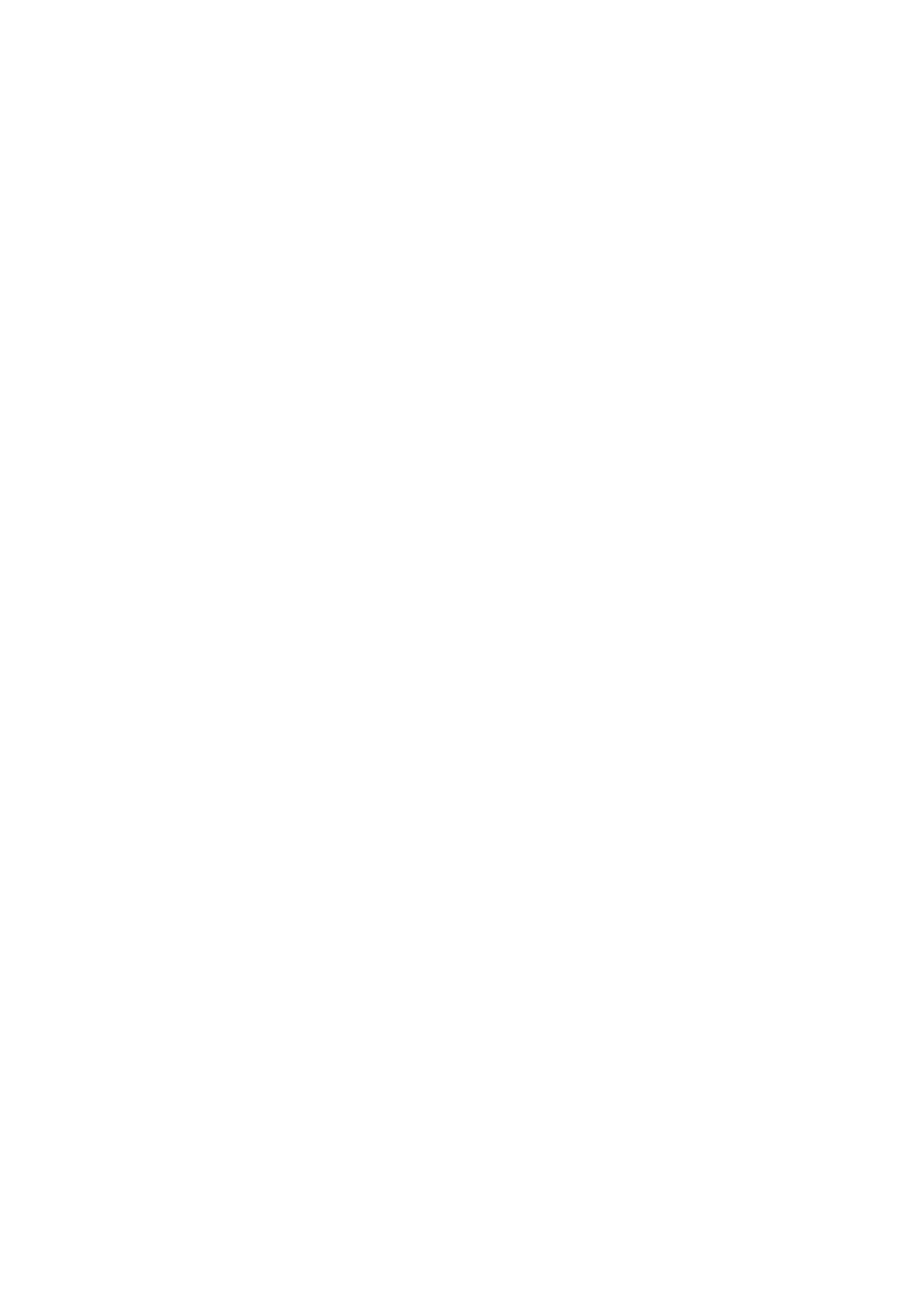## **Part 1—Preliminary**

#### **1 Name**

This instrument is the *Consumer Goods (Portable Non-aerosol Fire Extinguishers) Safety Standard 2021*.

#### **2 Commencement**

(1) Each provision of this instrument specified in column 1 of the table commences, or is taken to have commenced, in accordance with column 2 of the table. Any other statement in column 2 has effect according to its terms.

| <b>Commencement information</b>    |                                              |                     |  |  |  |
|------------------------------------|----------------------------------------------|---------------------|--|--|--|
| Column 1                           | Column 2                                     | Column 3            |  |  |  |
| <b>Provisions</b>                  | <b>Commencement</b>                          | <b>Date/Details</b> |  |  |  |
| 1. The whole of this<br>instrument | The day after this instrument is registered. | 21 December 2021    |  |  |  |
|                                    |                                              |                     |  |  |  |

Note: This table relates only to the provisions of this instrument as originally made. It will not be amended to deal with any later amendments of this instrument.

(2) Any information in column 3 of the table is not part of this instrument. Information may be inserted in this column, or information in it may be edited, in any published version of this instrument.

#### **3 Authority**

This instrument is made under subsection 104(1) of the Australian Consumer Law.

Note: The reference to the Australian Consumer Law is a reference to Schedule 2 to the *Competition and Consumer Act 2010* as it applies as a law of the Commonwealth, States and Territories: see section 140K of that Act and corresponding provisions of Acts of States and Territories applying that Schedule.

#### **4 Schedules**

Each instrument that is specified in a Schedule to this instrument is amended or repealed as set out in the applicable items in the Schedule concerned, and any other item in a Schedule to this instrument has effect according to its terms.

#### **5 Definitions**

In this instrument:

*aerosol fire extinguisher* has the same meaning as in AS/NZS 4353:1995.

*AS/NZS 1841.1:2007* means the Australian/New Zealand Standard AS/NZS 1841.1:2007 *Portable fire extinguishers Part 1: General requirements*, published jointly by, or on behalf of, Standards Australia and Standards New Zealand.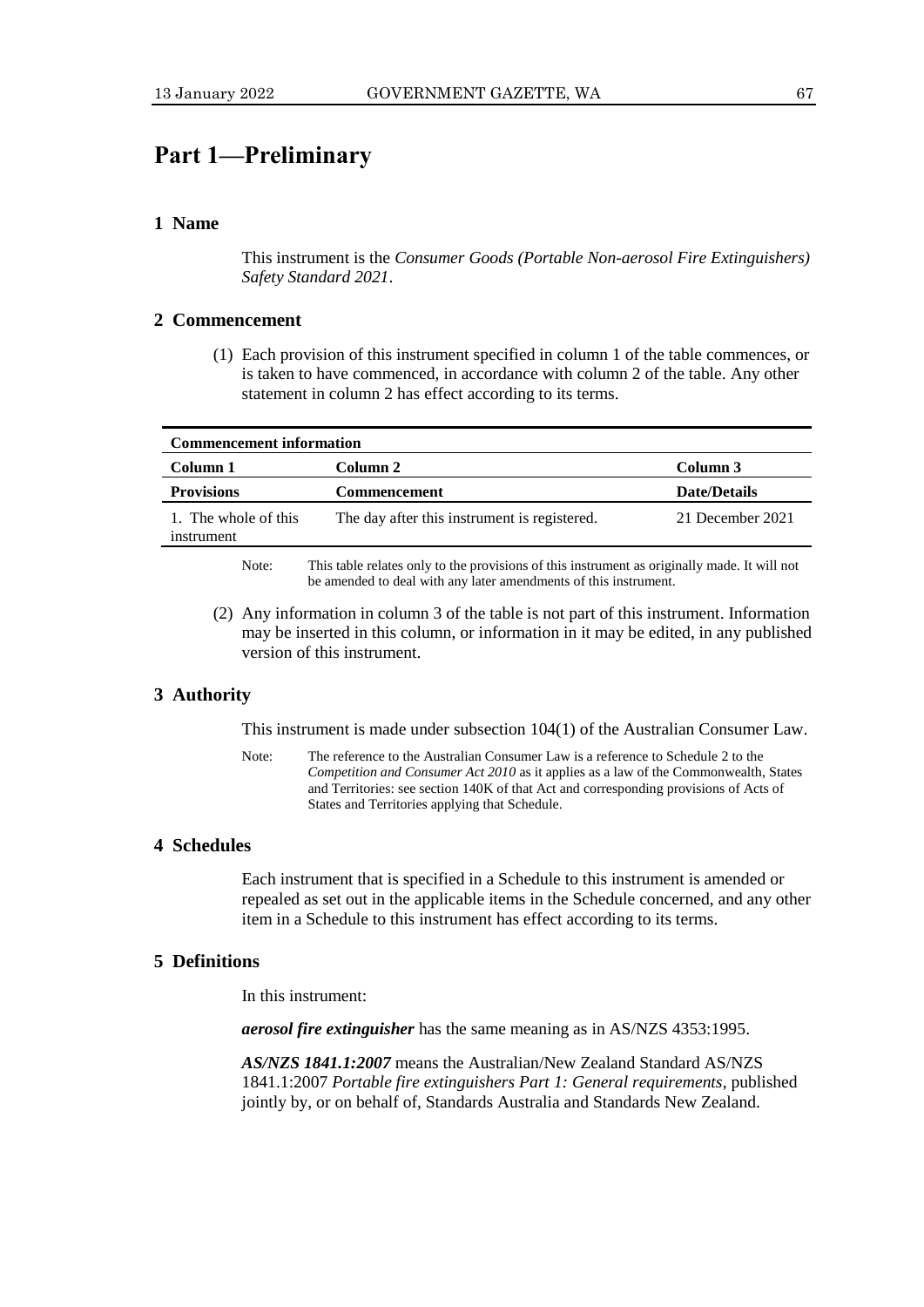*AS/NZS 1841.2:2007* means the Australian/New Zealand Standard AS/NZS 1841.2:2007 *Portable fire extinguishers Part 2: Specific requirements for water type extinguishers*, published jointly by, or on behalf of, Standards Australia and Standards New Zealand.

*AS/NZS 1841.3:2007* means the Australian/New Zealand Standard AS/NZS 1841.3:2007 *Portable fire extinguishers Part 3: Specific requirements for wet chemical type extinguishers*, published jointly by, or on behalf of, Standards Australia and Standards New Zealand.

*AS/NZS 1841.4:2007* means the Australian/New Zealand Standard AS/NZS 1841.4:2007 *Portable fire extinguishers Part 4: Specific requirements for foam type extinguishers*, published jointly by, or on behalf of, Standards Australia and Standards New Zealand.

*AS/NZS 1841.5:2007* means the Australian/New Zealand Standard AS/NZS 1841.5:2007 *Portable fire extinguishers Part 5: Specific requirements for powder type extinguishers*, published jointly by, or on behalf of, Standards Australia and Standards New Zealand.

*AS/NZS 1841.6:2007* means the Australian/New Zealand Standard AS/NZS 1841.6:2007 *Portable fire extinguishers Part 6: Specific requirements for carbon dioxide type extinguishers*, published jointly by, or on behalf of, Standards Australia and Standards New Zealand.

*AS/NZS 1841.7:2007* means the Australian/New Zealand Standard AS/NZS 1841.7:2007 *Portable fire extinguishers Part 7: Specific requirements for vaporizing liquid type extinguishers*, published jointly by, or on behalf of, Standards Australia and Standards New Zealand.

*AS/NZS 1841.8:2007* means the Australian/New Zealand Standard AS/NZS 1841.8:2007 *Portable fire extinguishers Part 8: Specific requirements for non-rechargeable type extinguishers*, published jointly by, or on behalf of, Standards Australia and Standards New Zealand.

*AS/NZS 4353:1995* means the Australian/New Zealand Standard AS/NZS 4353:1995 *Portable fire extinguishers—Aerosol type*, published jointly by, or on behalf of, Standards Australia and Standards New Zealand.

*Australian/New Zealand Standard* means an Australian/New Zealand Standard published jointly by, or on behalf of, Standards Australia and Standards New Zealand.

*incorporated* has the meaning given by subsection 7(2).

*portable fire extinguisher* means an appliance that:

- (a) contains an extinguishant that can be discharged onto a fire by the action of internal pressure; and
- (b) is designed to be carried and operated by hand; and
- (c) is designed to have a gross mass of not more than 23 kilograms.

*portable non-aerosol fire extinguisher* means an appliance that:

- (a) is a portable fire extinguisher; and
- (b) is not an aerosol fire extinguisher.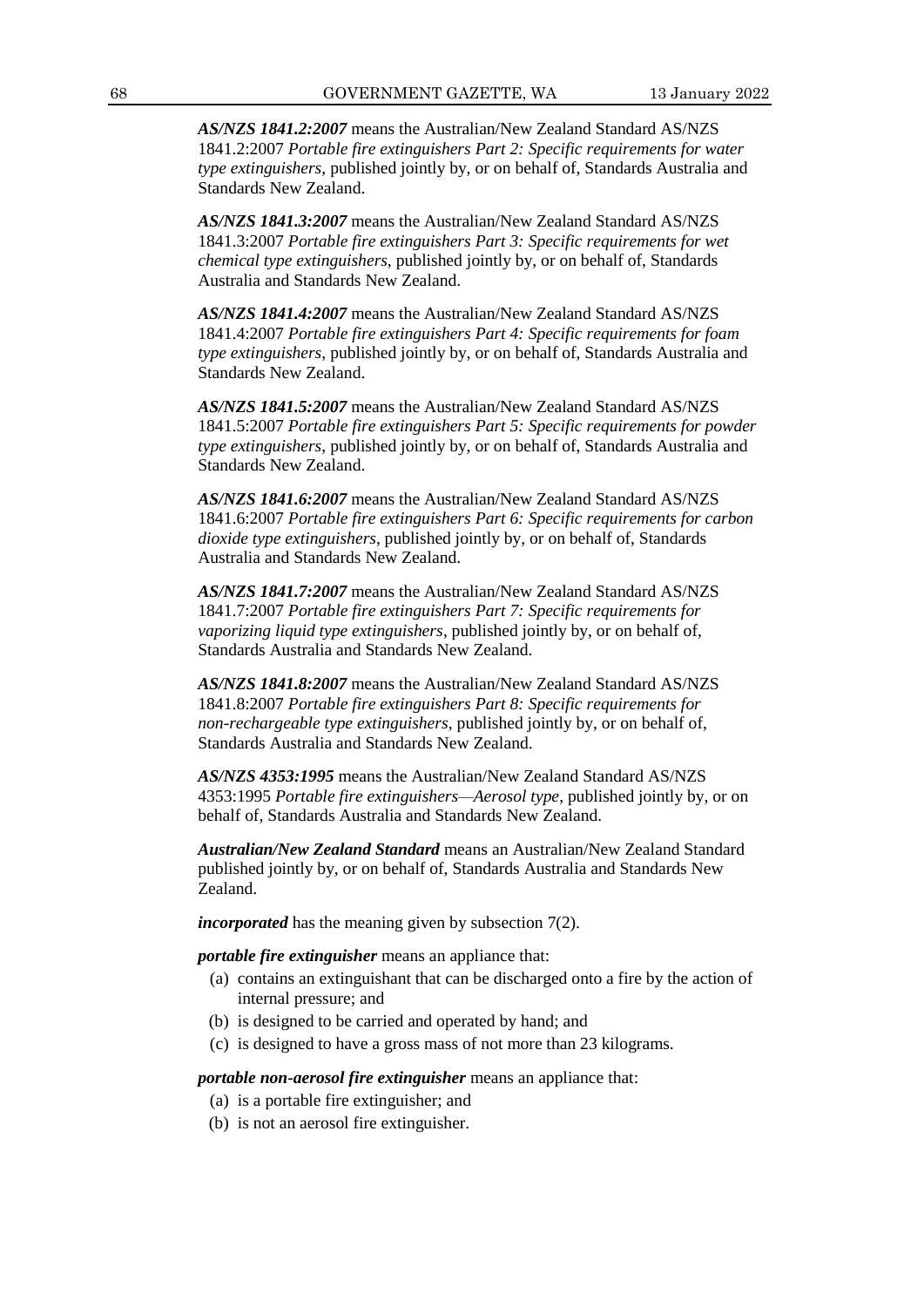*transitional period* means the period of 12 months beginning on the day this instrument commences.

#### **6 Application**

- (1) This instrument applies to portable non-aerosol fire extinguishers.
	- Note: For portable fire extinguishers that are aerosol fire extinguishers, see the Consumer Product Safety Standard for Portable Fire Extinguishers: Aerosol Type (Consumer Protection Notice No. 9 of 2004). This standard could in 2021 be viewed on the Federal Register of Legislation website (https://www.legislation.gov.au).
- (2) However, except as provided by subsection (3), this instrument does not apply to second-hand portable non-aerosol fire extinguishers.
- (3) This instrument applies to a second-hand portable non-aerosol fire extinguisher if:
	- (a) the fire extinguisher has been imported into Australia; and
	- (b) the fire extinguisher is being supplied, or offered for supply, to a person or persons within Australia for the first time after being imported.
	- Note: In this instrument, *supply* has the same meaning as in the Australian Consumer Law.

#### **7****Incorporation of Australian/New Zealand Standards**

- (1) If this instrument incorporates an Australian/New Zealand Standard, the Standard is incorporated as in force or existing at the beginning of 1 October 2021.
- (2) An Australian/New Zealand Standard is *incorporated* by or under this instrument if any matter contained in the Standard is applied, adopted or incorporated by this instrument.
	- Note 1: See section 14 of the *Legislation Act 2003*.
	- Note 2: Australian/New Zealand Standards could in 2021 be purchased from SAI Global's website (https://www.saiglobal.com). The Australian Competition and Consumer Commission can make a copy of any such Standard incorporated by this instrument available for viewing at one of its offices, subject to licensing conditions.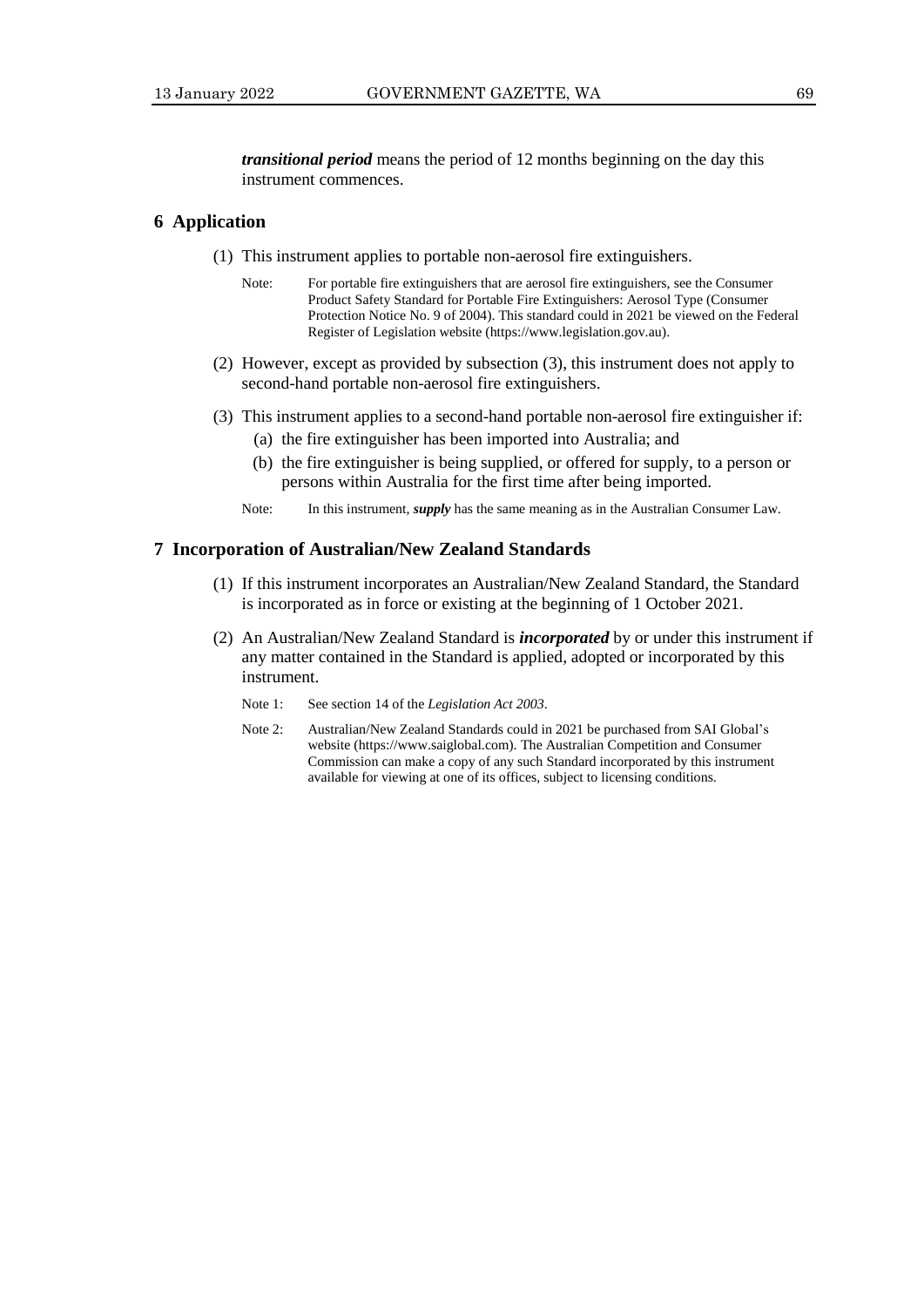## **Part 2—Basic requirements**

#### **8 Requirements during the transitional period**

- (1) During the transitional period, a portable non-aerosol fire extinguisher must comply with either:
	- (a) the requirements in Part 3; or
	- (b) the Consumer Product Safety Standard for Portable Fire Extinguishers (Consumer Protection Notice No. 3 of 2004), as in force immediately before the commencement of this instrument.
	- Note 1: On request by the regulator, a supplier of a portable non-aerosol fire extinguisher may be required to nominate the applicable requirements under subsection (1): see section 108 of the Australian Consumer Law.
	- Note 2: The Consumer Product Safety Standard for Portable Fire Extinguishers (Consumer Protection Notice No. 3 of 2004) could in 2021 be viewed on the Federal Register of Legislation website (https://www.legislation.gov.au).
- (2) This section is repealed at the end of the last day of the transitional period.

#### **9 Requirements after the transitional period**

After the transitional period, a portable non-aerosol fire extinguisher must comply with the requirements in Part 3.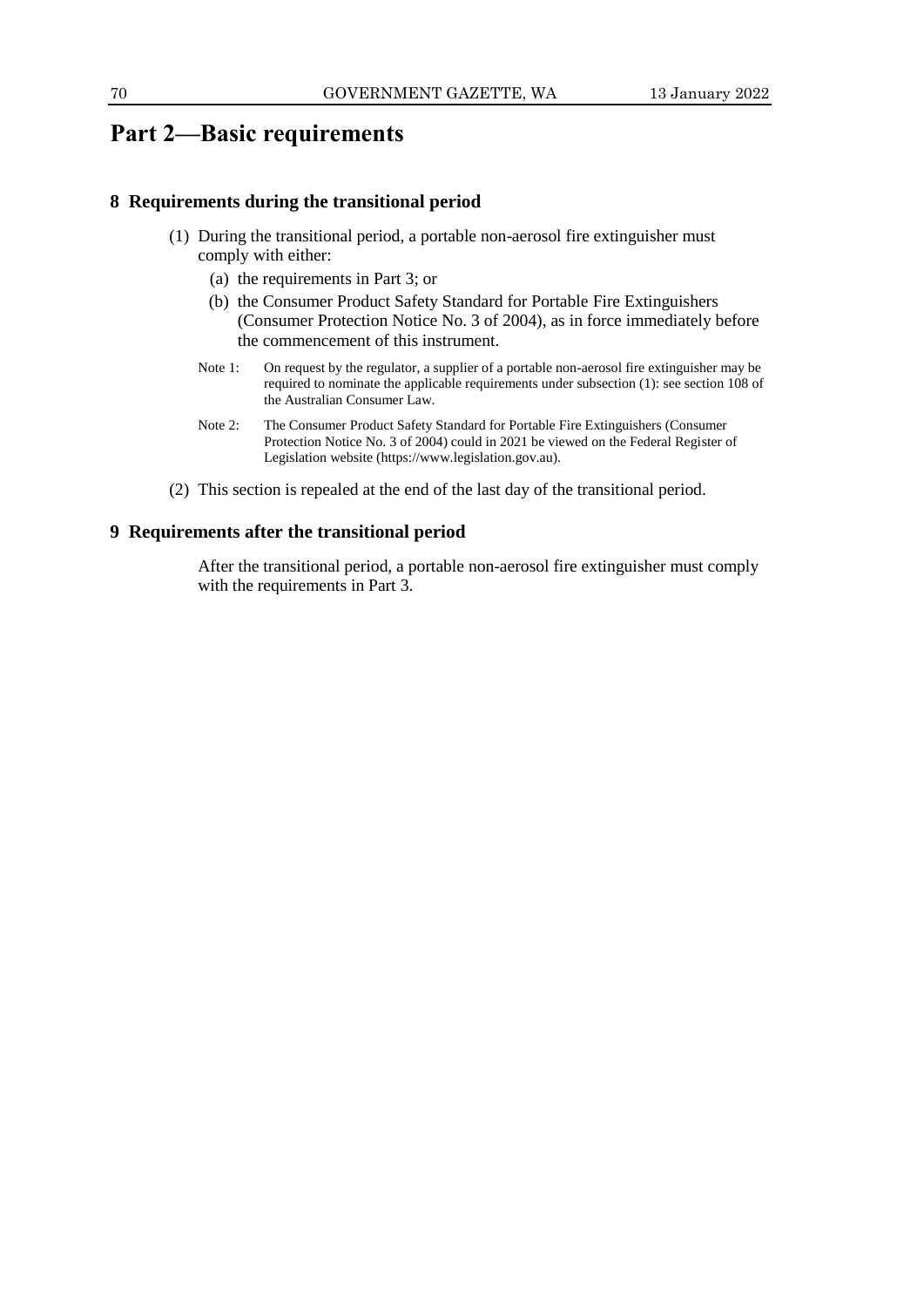## **Part 3—Details of requirements**

#### **10 Main requirements**

- (1) A portable non-aerosol fire extinguisher complies with the requirements in this Part if it complies with:
	- (a) AS/NZS 1841.1:2007 (as modified by section 11); and
	- (b) the following standards, to the extent that they apply to the fire extinguisher: (i) AS/NZS 1841.2:2007;
		- (ii) AS/NZS 1841.3:2007 (as modified by section 12);
		- (iii) AS/NZS 1841.4:2007;
		- (iv) AS/NZS 1841.5:2007;
		- (v) AS/NZS 1841.6:2007 (as modified by section 13);
		- (vi) AS/NZS 1841.7:2007;
		- (vii) AS/NZS 1841.8:2007 (as modified by section 14).
- (2) If a standard mentioned in subsection (1) contains a reference to another standard mentioned in subsection (1), that reference is taken to be a reference to the other standard with any modifications mentioned in subsection (1).

#### **11 Modification of AS/NZS 1841.1:2007**

AS/NZS 1841.1:2007 is modified by:

- (a) omitting the second sentence in clause 4.1.5; and
- (b) omitting section 7; and
- (c) omitting clause 8.2 and substituting the following clause:

#### "**8.2 BODY COLOUR**

For extinguishers other than those with polished stainless steel cylinders (which need not be painted), the exterior surface of the cylinder, including any skirt, boot or foot ring shall be coloured red (R13), and any hose clip retaining band shall be red unless it has a width of 10 mm or less."; and

- (d) in clause 8.3, after "a coloured band shall be used on extinguishers", inserting "(including extinguishers with polished stainless steel cylinders)"; and
- (e) omitting clause 9.7; and
- (f) omitting paragraph  $10.2(a)$ ; and
- (g) omitting clause 10.3.

#### **12 Modification of AS/NZS 1841.3:2007**

AS/NZS 1841.3:2007 is modified by omitting the note in clause 1.

#### **13 Modification of AS/NZS 1841.6:2007**

AS/NZS 1841.6:2007 is modified by: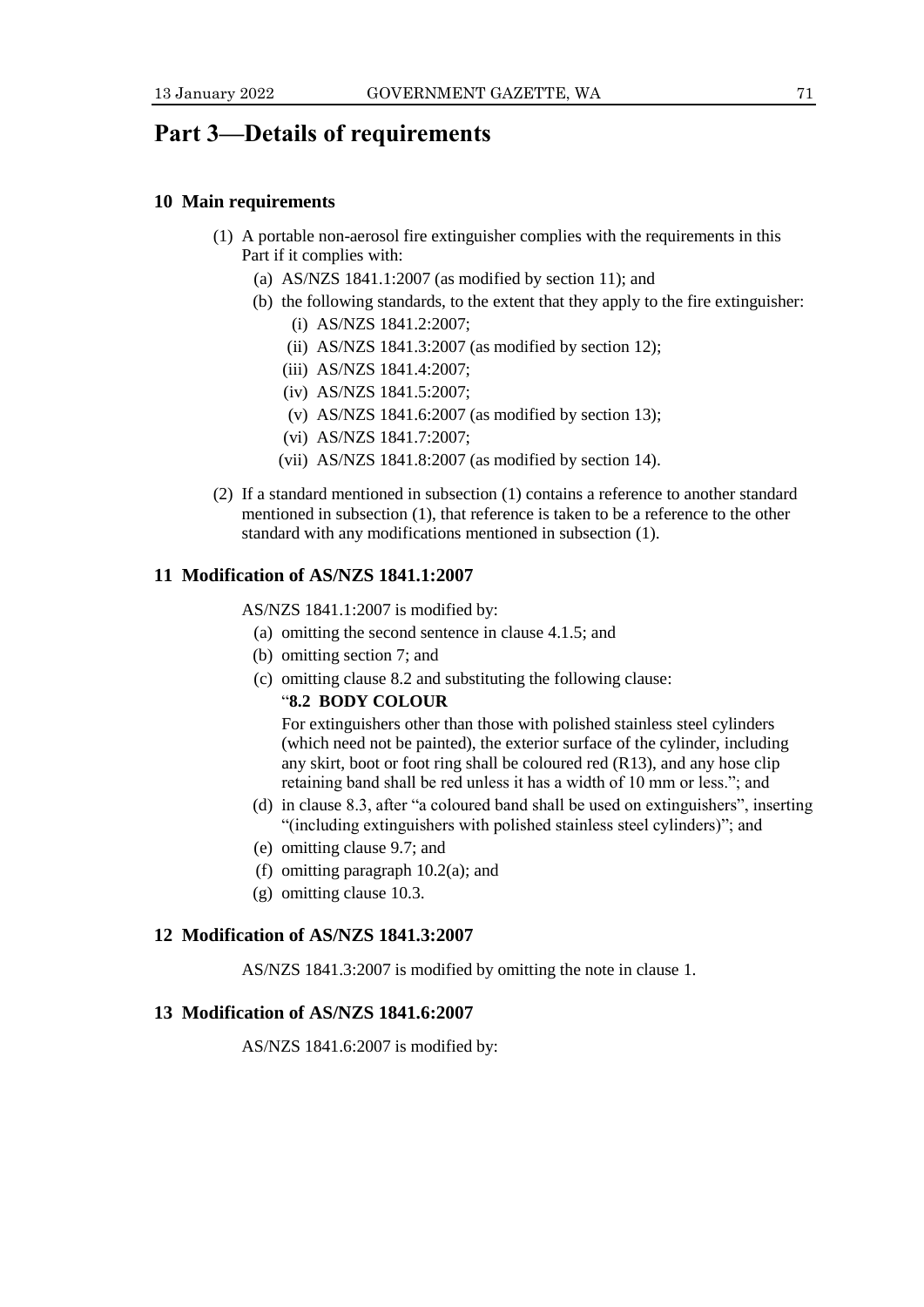- (a) in clause 3, omitting "Hazardous Substances (Compressed Gases) Regulations 2001 (New Zealand)" and "Hazardous Substances and Noxious Organisms Regulations 2001 (New Zealand)"; and
- (b) in clause 7, omitting "and the Hazardous Substances and Noxious Organisms Regulations 2001 (Class 2-Gases) (New Zealand), or Hazardous Substances (Compressed gases) regulations 2001 (New Zealand)".

#### **14 Modification of AS/NZS 1841.8:2007**

AS/NZS 1841.8:2007 is modified by:

(a) in clause 3, omitting the following text:

"AS

- 1851 Maintenance of fire protection systems and equipment"; and
- (b) in clause 3, omitting the following text: "NZS

4503 The distribution, installation and maintenance of hand operated fire fighting equipment for use in buildings"; and

- (c) omitting clause 7; and
- (d) in clause 8, omitting "In addition to the requirements of AS/NZS 1841.1 (with the exception of the requirements of Clauses 9.5(d), 9.5(g), 9.5 (i) and 9.7), every" and substituting "Every".